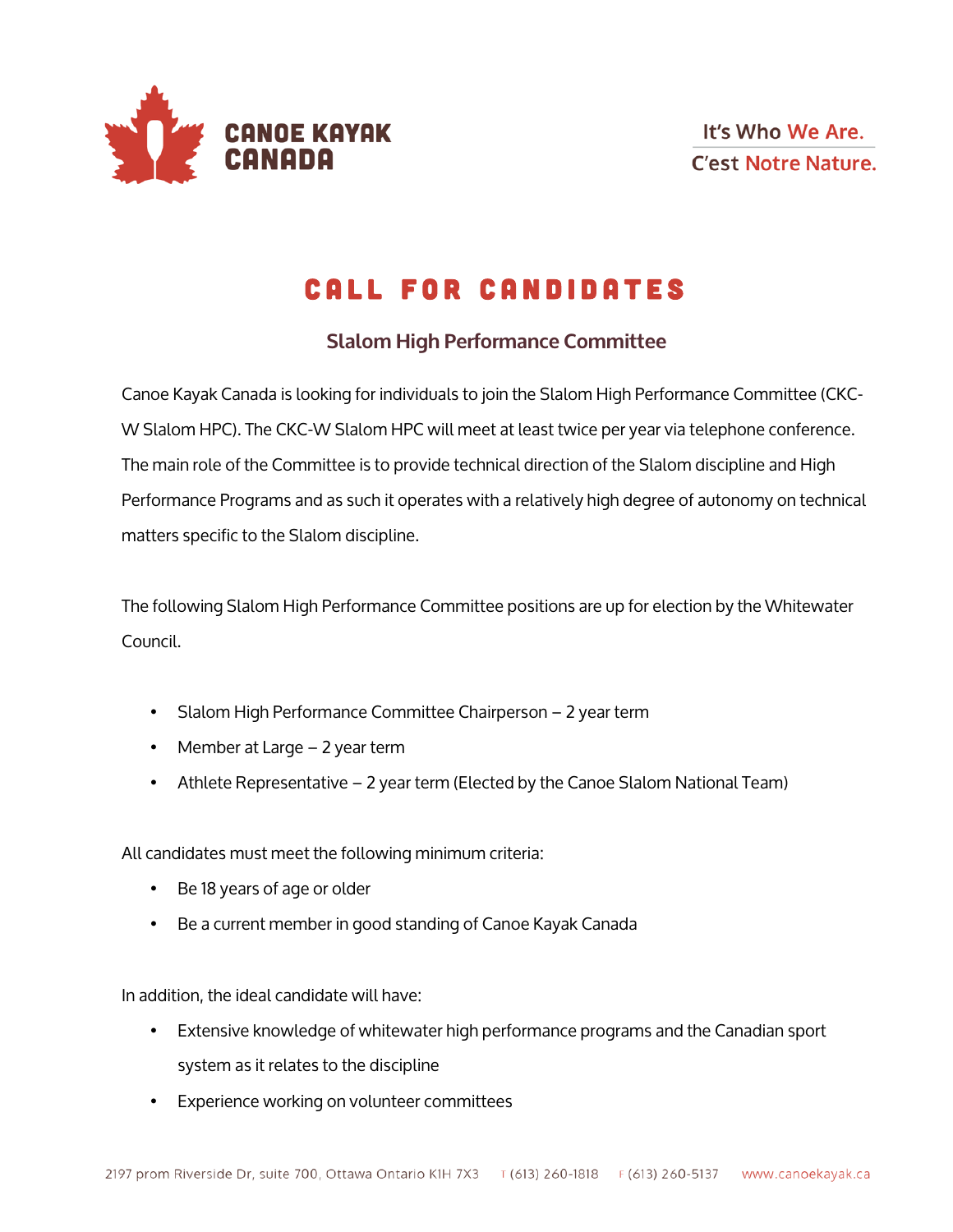

- Excellent communication and leadership skills
- Ability to work in both official languages is an asset

Please send completed applications forms and a resumé outlining relevant skills and qualifications to James Cartwright by email at jcartwright@canoekayak.ca before **5:00 pm on November 14th, 2019**.